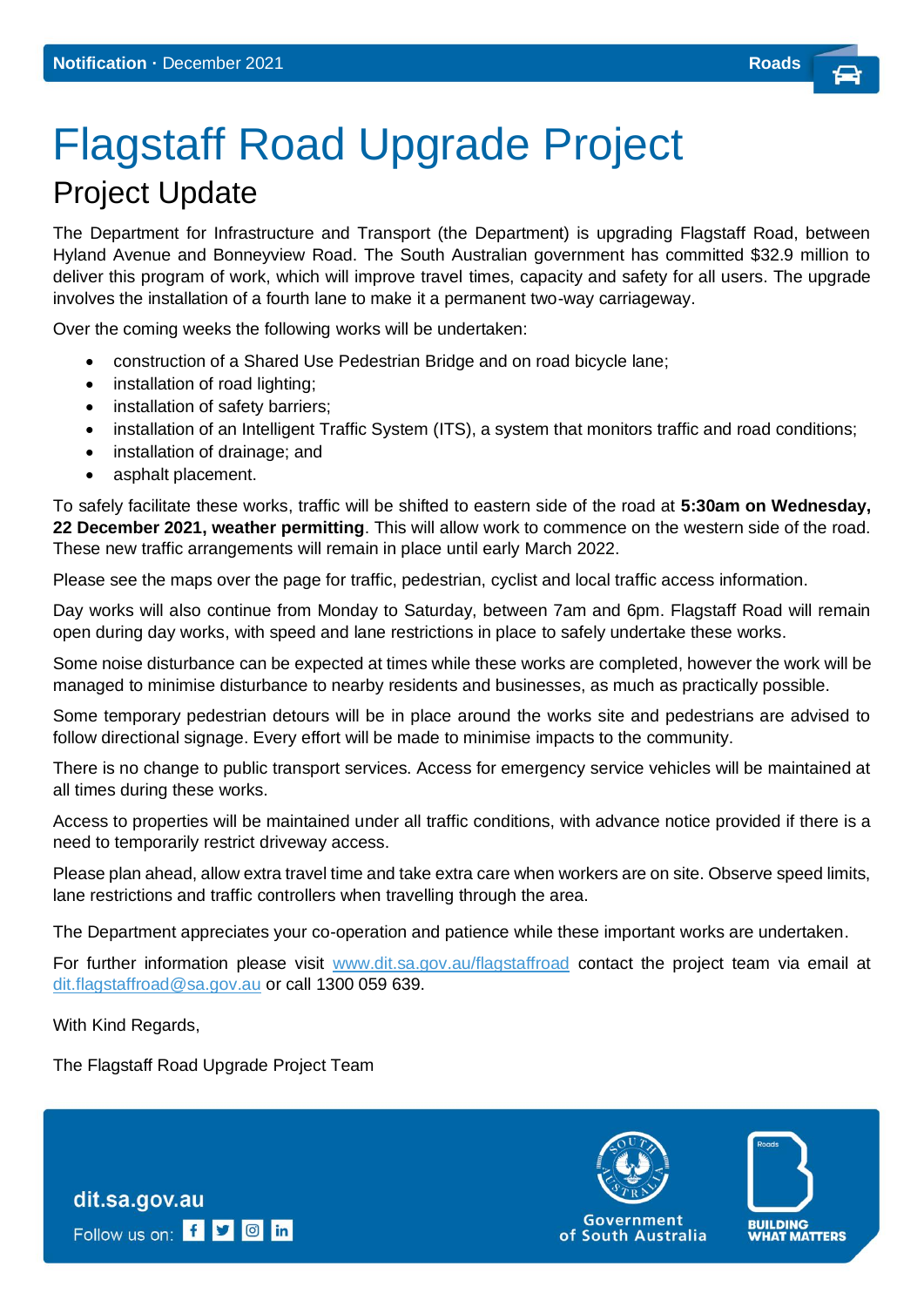**Upcoming traffic switch - new temporary arrangement from 5:30am Wednesday, 22 December 2021 until early March 2022, weather permitting.** 



Road users will be re-directed onto the newly constructed lane and the existing southbound lane, between Hyland Avenue and Bonneyview Road.